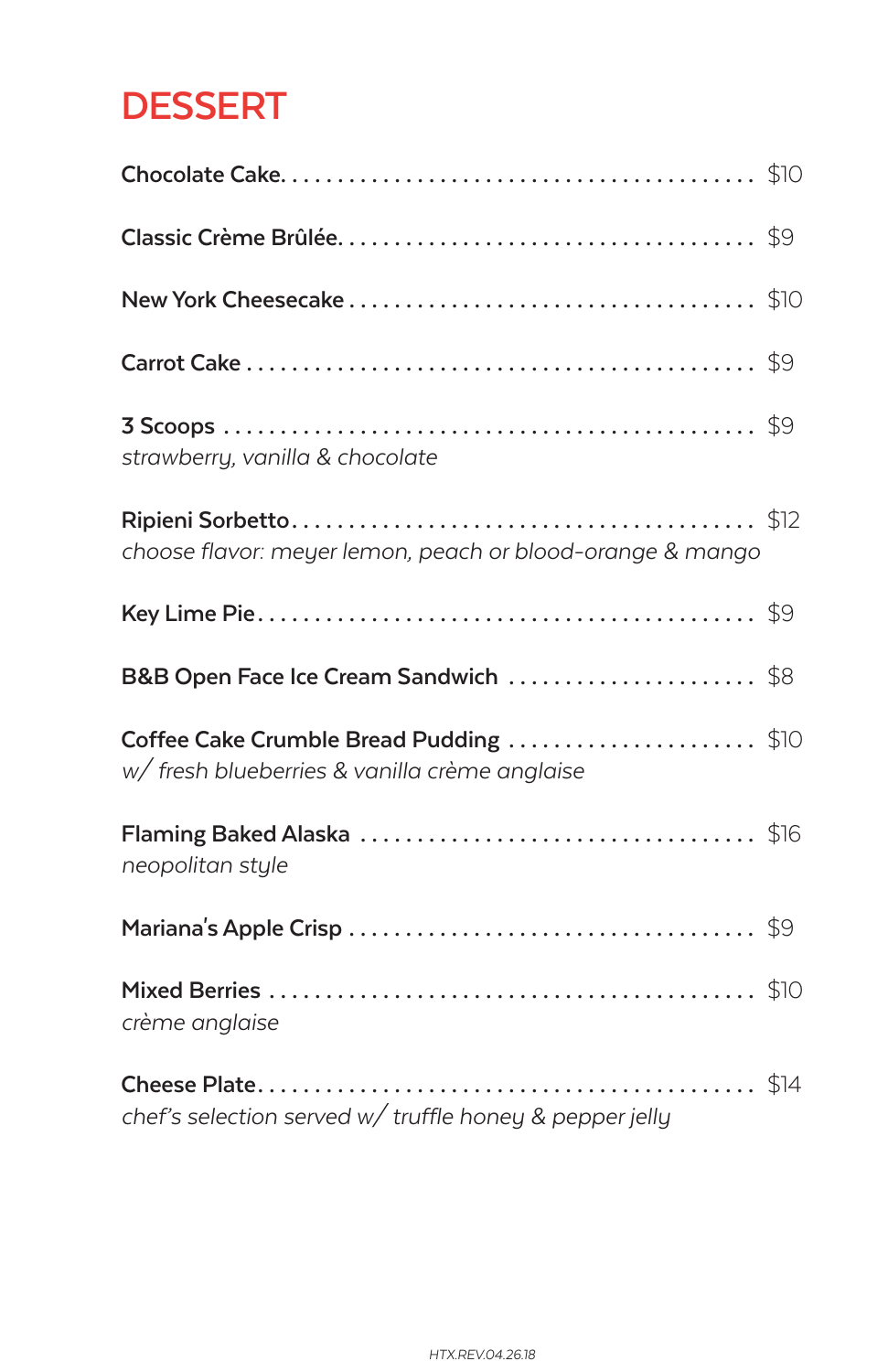## **COFFEE DRINKS**

| HOT TEA SELECTION - whole leaf pouch\$3.5        |  |
|--------------------------------------------------|--|
| English Breakfast Black Tea (caffeinated)        |  |
| Celebration Black Tea (caffeine free)            |  |
| Chamomile Citron (caffeine free)                 |  |
| Green Tea Passion (light caffeine)               |  |
| Jasmine Mist (organic green tea, light caffeine) |  |
| Verbena Mint (organic, caffeine free)            |  |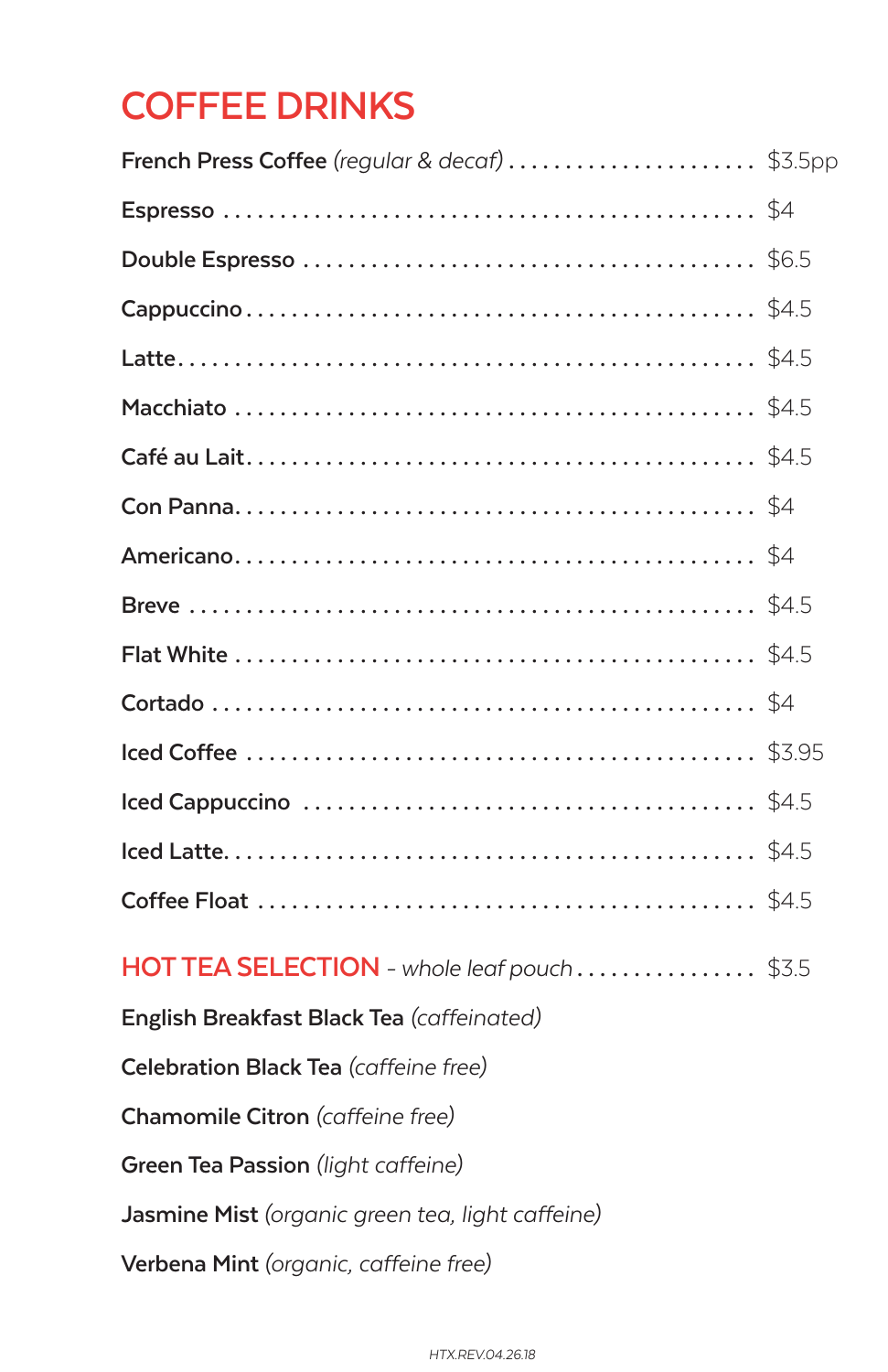## **COFFEE WITH A KICK**

| Cold Brewed Coffee, Kahlúa, Spiced Rum, Coke, Crème  |  |
|------------------------------------------------------|--|
| Jameson, Whipped Cream                               |  |
| Café Shakerato Cold Brew Coffee, Kahlúa, Godiva Dark |  |
| Licor 43, Espresso                                   |  |

# **LIQUID DESSERT**

| Monkey Shoulder, Lazzaroni Amaretto, Drambuie        |  |
|------------------------------------------------------|--|
| Frangelico, Chambord, Deep Eddy                      |  |
| Cold Brewed Coffee, Grenadine, Club Soda, Coke       |  |
| Jameson, Baileys, Frangelico                         |  |
| Reyka, Crème de Cacao, Kahlúa, Raspberry Liqueur     |  |
| Cognac w/ Crème de Cocoa & Vanilla Gelato            |  |
| Deep Eddy Lemon, Godiva White, Domaine Canton Ginger |  |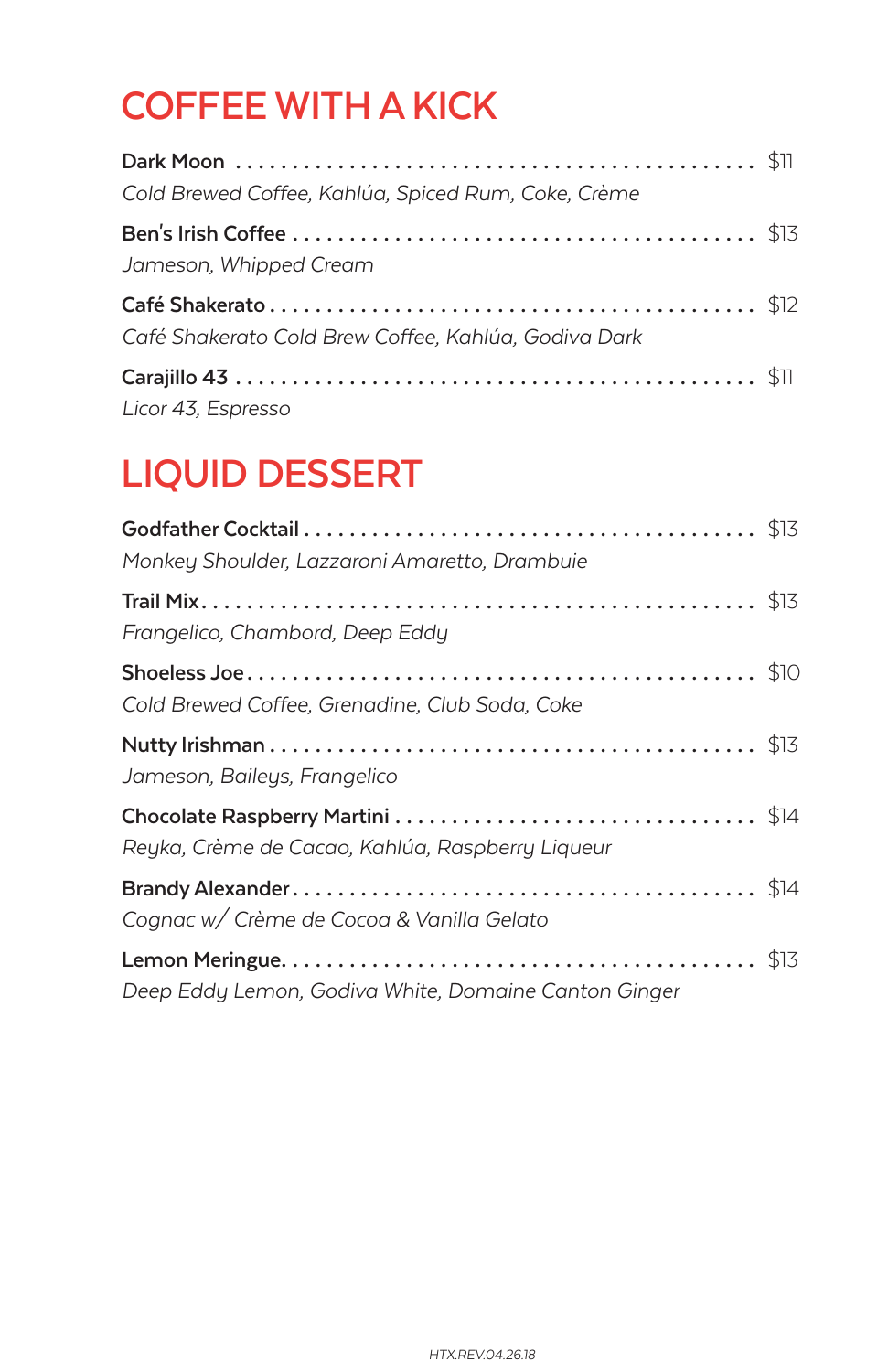# **BY THE GLASS**

| Chateâu Roumieu, "Haut Placey", 2013, Sauternes, France \$15                       |      |
|------------------------------------------------------------------------------------|------|
| Bodegas César Florido, Moscatel Pasas, Jerez, Spain \$14                           |      |
| Ramos Pinto, Lágrima White Port, Portugal  \$15                                    |      |
| Rare Wine Co., Malmsey, "New York," Madeira, Portugal  \$16                        |      |
| <b>M. Chapoutier, Banyuls,</b> Languedoc-Roussillon, France \$14                   |      |
| Château d'Armajan des Ormes, 2011, Sauternes, France\$16                           |      |
| Taylor Fladgate Late Bottled Vintage Porto, 2010, Portugal \$12                    |      |
| Taylor Fladgate 20 yr Old Tawny Porto, Portugal $\ldots \ldots \ldots \ldots$ \$18 |      |
| Domaine des Baumard, Quarts de Chaume, 2010, Loire Valley, France                  | \$15 |
| Kracher, Beerenauslese Cuvée, 2011, Burgenland\$20                                 |      |
| Dolce, Semillon, Sauvignon Blanc, "Late Harvest," 2008, Napa Valley \$31           |      |
| Inniskillin, Vidal, Ice Wine, 2007, Niagara Peninsula $\ldots \ldots \ldots$ \$28  |      |
| Château d'Yquem, Sauternes, 2011, Lur-Saluces\$75                                  |      |

### **COGNAC**

### **CORDIALS**

| Grand Marnier "Quintessence" - loz\$128   |  |
|-------------------------------------------|--|
| Grand Marnier "Quintessence" - 20z  \$228 |  |
|                                           |  |
|                                           |  |
| HTX.REV.04.26.18                          |  |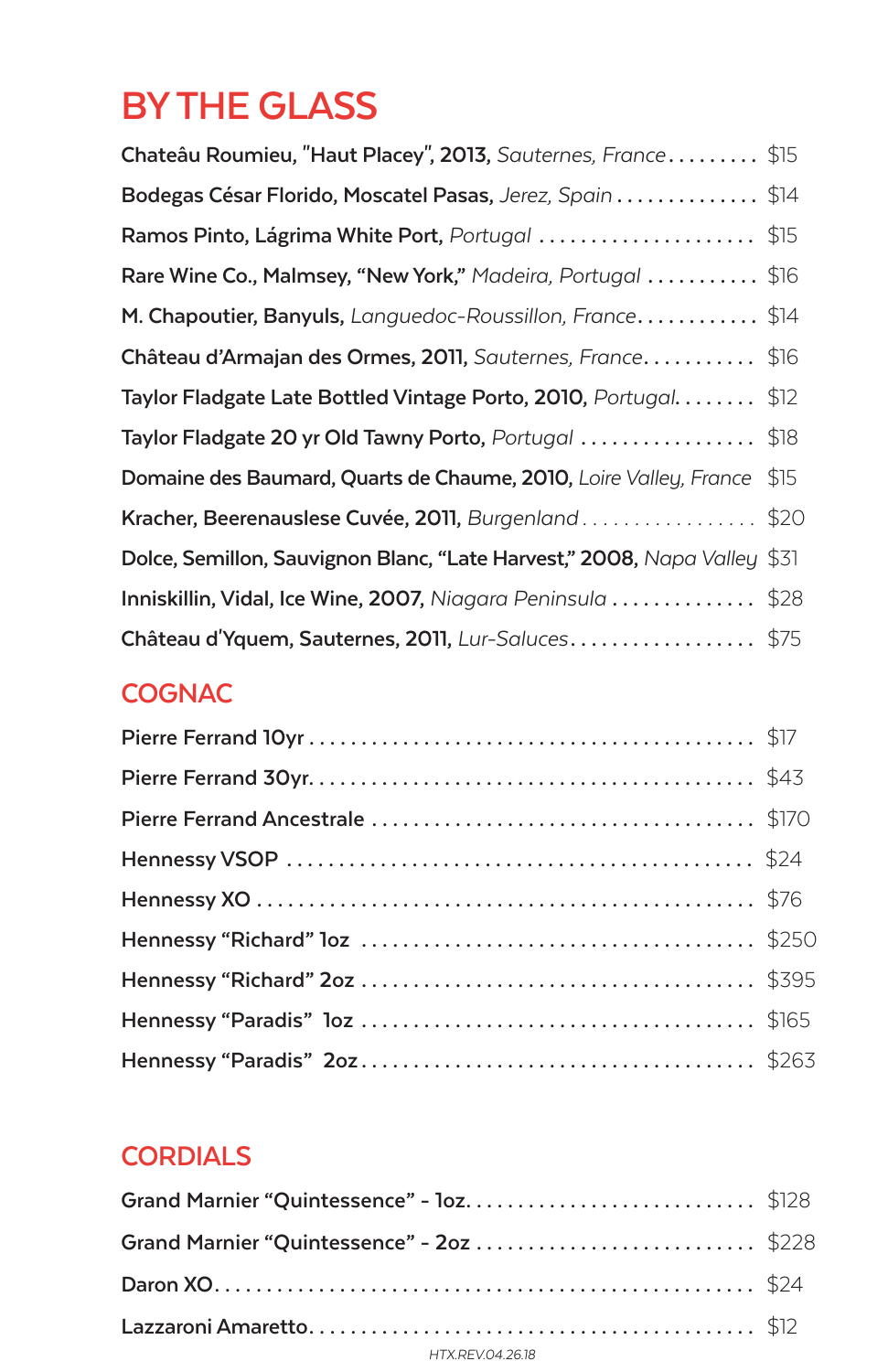## **RESERVE OFFERINGS "LIQUOR CART"**

#### **WHISKY**

| : Ladyburn 42 Yr - 1oz • \$425   2oz • \$625                                |  |
|-----------------------------------------------------------------------------|--|
| $\frac{1}{2}$ Glenfiddich 40 Yr - 1oz • \$300   2oz • \$550                 |  |
| : Glenfiddich 50 Yr - 1oz · \$2200   1.5oz · \$3000   2oz · \$3500 :        |  |
| $\frac{1}{3}$ Balvenie 50 Yr - 1oz • \$2500   1.5oz • \$3200   2oz • \$4100 |  |

### **RUM**

| $\frac{1}{2}$ El Dorado 25 Yr - 10z + \$95   2oz + \$155 $\frac{1}{2}$ |  |
|------------------------------------------------------------------------|--|

#### **GIN**

|--|--|--|

### **TEQUILA**

### **DIGESTIF**

### **GRAPPA**

|--|--|--|

#### *HTX.REV.04.26.18*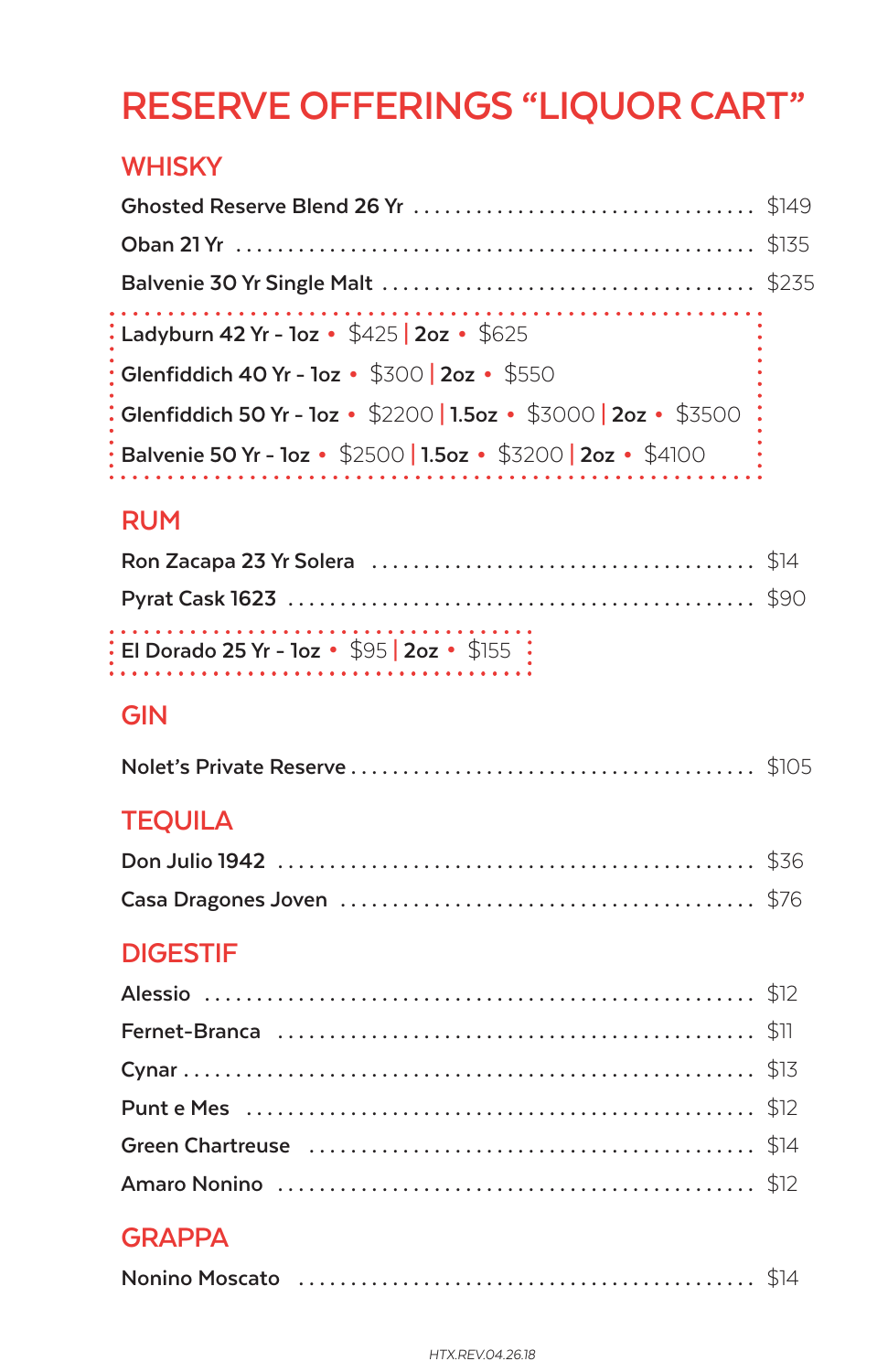## **CIGAR MENU**

### **MILD**

#### **MEDIUM**

#### **FULL**

| Nica Puro Diamond Cut by Alec Bradley\$12.50 |  |
|----------------------------------------------|--|
|                                              |  |

# **SCOTCH WHISKEY**

### **SCOTCH | Blended**

| Johnnie Walker Red\$11 |  |  |  |  |  |  |  |  |  |  |  |  |  |  |  |
|------------------------|--|--|--|--|--|--|--|--|--|--|--|--|--|--|--|

#### *HTX.REV.04.26.18*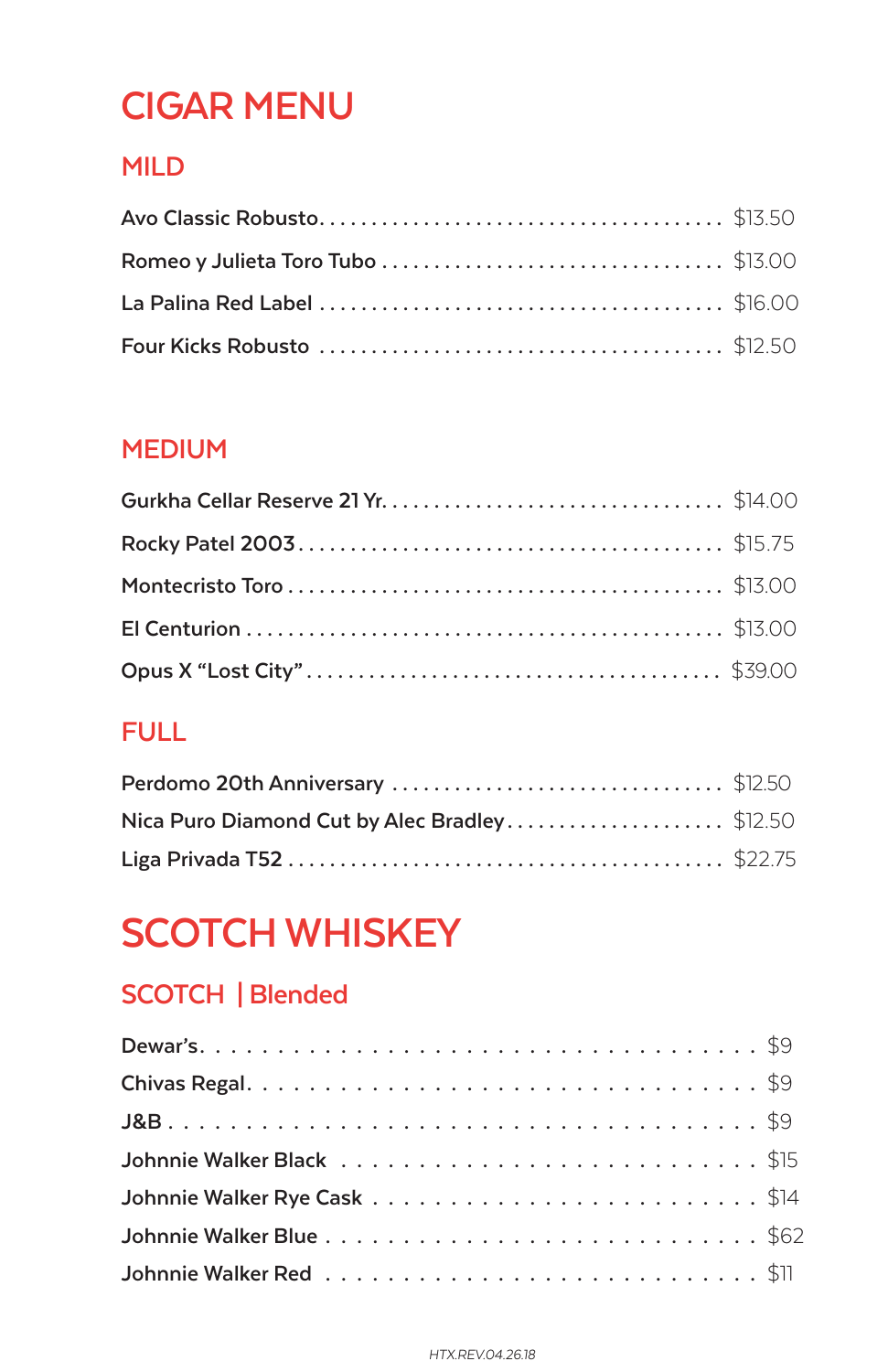### **SCOTCH | Single Malt**

| Balvenie 15 Yr. Single Barrel\$18                                                                            |
|--------------------------------------------------------------------------------------------------------------|
| Balvenie 17 Yr. Doublewood\$42                                                                               |
|                                                                                                              |
|                                                                                                              |
|                                                                                                              |
| Balvenie Caribbean Cask 14 Yr. $\dots\dots\dots\dots\dots\dots\dots\dots\dots$ \$26                          |
| Balvenie Doublewood 12 Yr\$21                                                                                |
| Balvenie 14 Yr "Peat Week"\$28                                                                               |
|                                                                                                              |
|                                                                                                              |
| Bruichladdich "Classic Laddy"\$16                                                                            |
| Bruichladdich Octomore \$50                                                                                  |
|                                                                                                              |
|                                                                                                              |
|                                                                                                              |
|                                                                                                              |
|                                                                                                              |
|                                                                                                              |
|                                                                                                              |
| Glenfiddich 21 Yr. Rum Cask $\,\ldots\, \ldots\, \ldots\, \ldots\, \ldots\, \ldots\, \ldots\, \mathbb{S}$ 36 |
|                                                                                                              |
| \$18<br><b>Glenfiddich "Project XX"</b>                                                                      |
|                                                                                                              |
|                                                                                                              |
|                                                                                                              |
| Glenlivet 15 Yr\$21                                                                                          |
|                                                                                                              |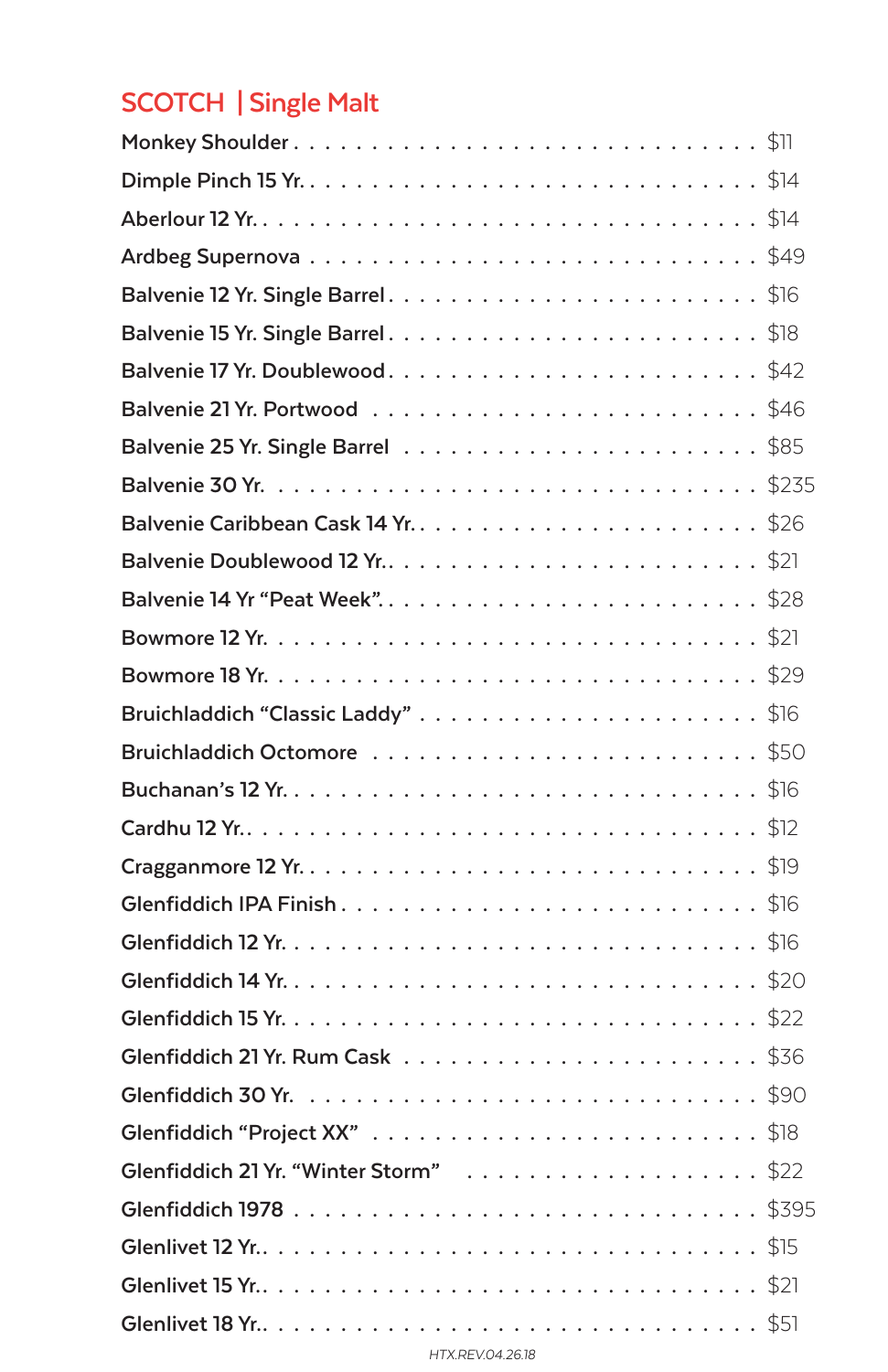### **SCOTCH | Single Malt (continued)**

| Glenmorangie Quinta Ruban\$16             |
|-------------------------------------------|
|                                           |
|                                           |
|                                           |
| Glenmorangie Tùsail\$26                   |
|                                           |
|                                           |
|                                           |
| Kavalan "Fino" Taiwanese Single Malt \$62 |
|                                           |
|                                           |
| Laphroaig 27 Yr\$223                      |
|                                           |
|                                           |
|                                           |
|                                           |
|                                           |
|                                           |
| Macallan Fine Oak 10 Yr\$16               |
|                                           |
|                                           |
|                                           |
| \$40<br>Oban 18 Yr                        |
|                                           |
|                                           |
|                                           |
|                                           |
|                                           |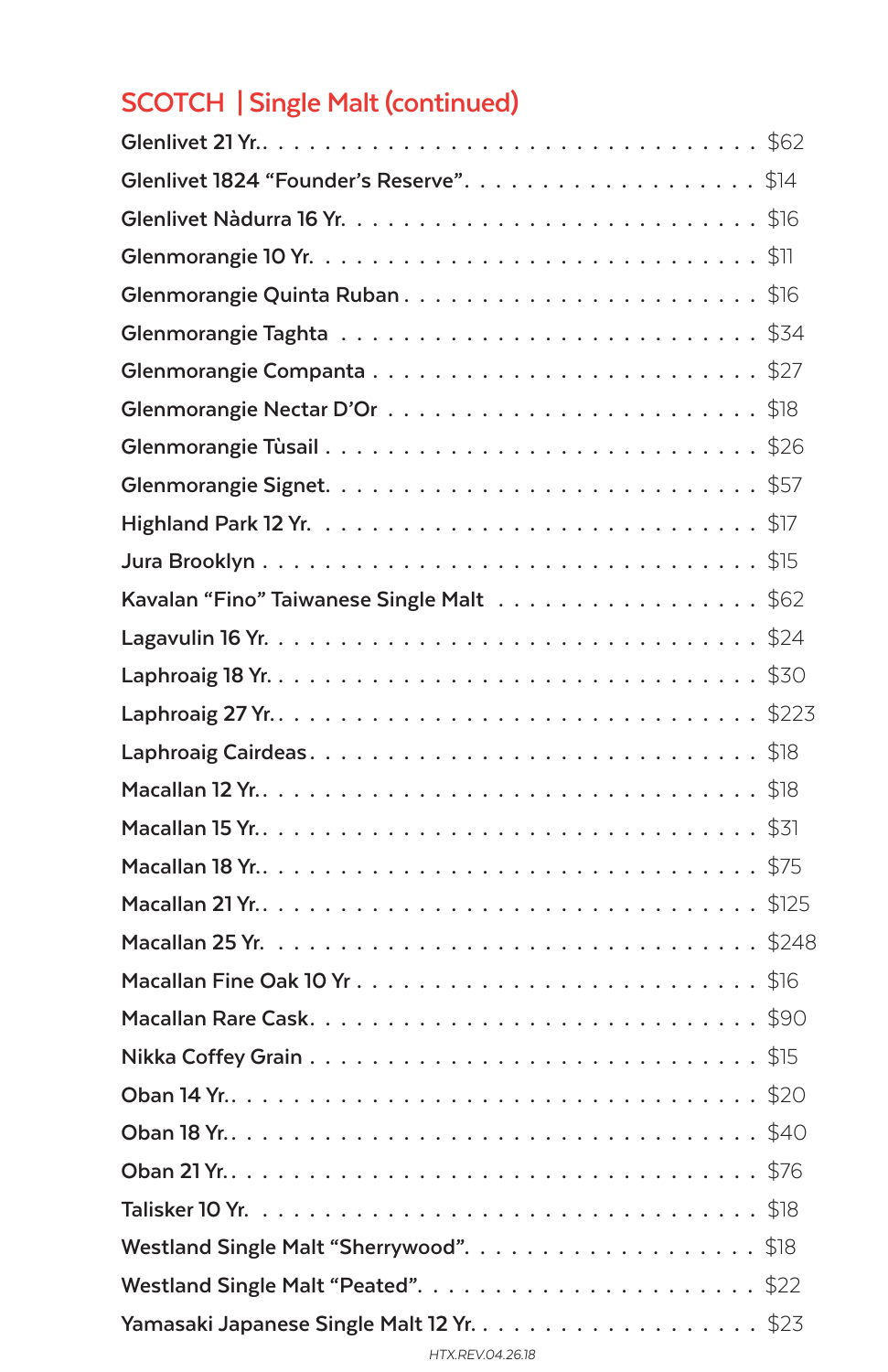# **BOURBON & RYE**

#### **BOURBON**

| Hudson 4 Grain Bourbon "B&B Edition" \$16 |      |
|-------------------------------------------|------|
|                                           |      |
|                                           | \$14 |
|                                           |      |
|                                           |      |
|                                           |      |
|                                           |      |
|                                           |      |
|                                           |      |
|                                           |      |
|                                           | \$22 |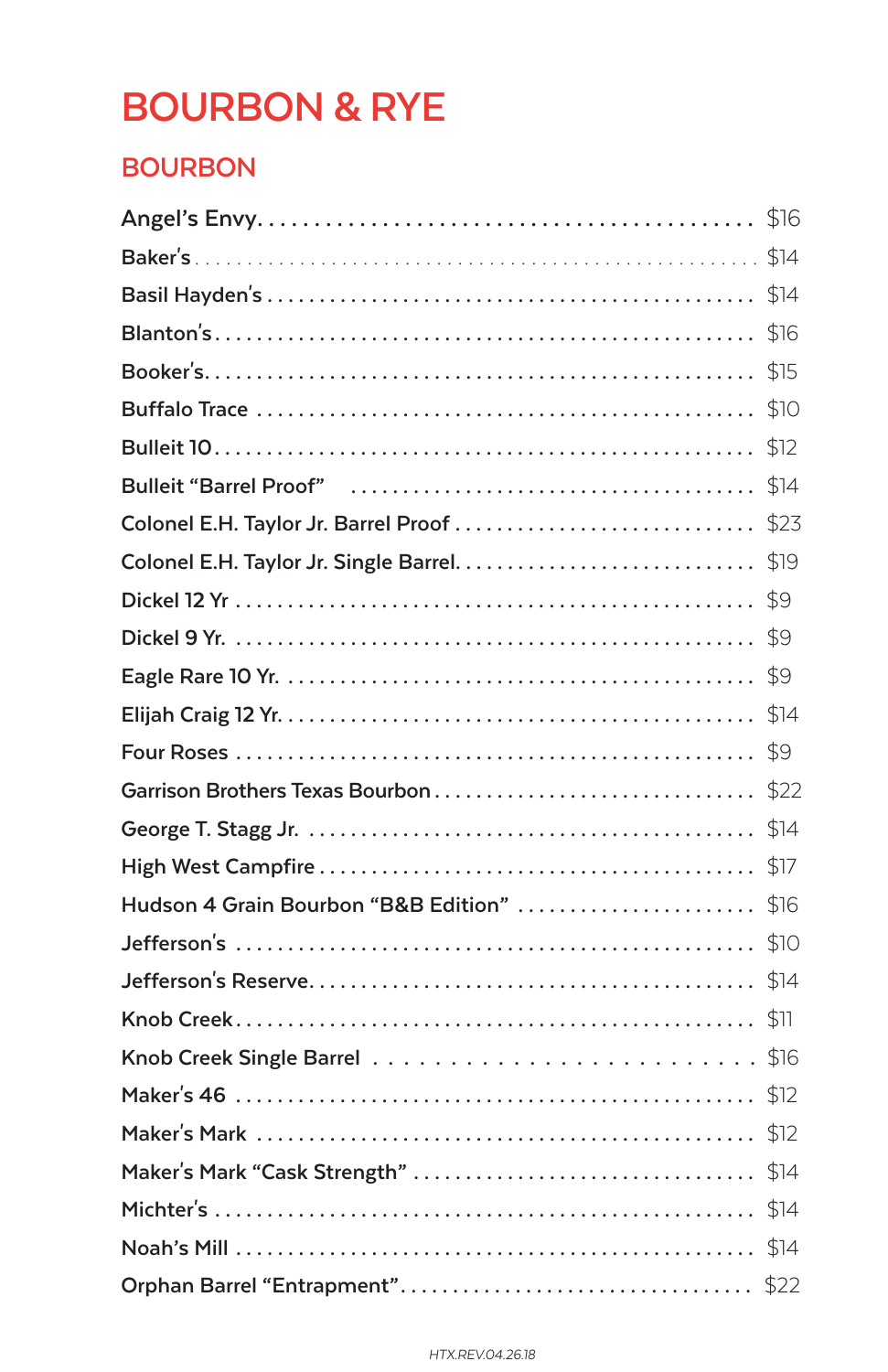### **BOURBON (continued)**

| Small Batch 1792 - Ridgemont Rsv \$10 |  |
|---------------------------------------|--|
|                                       |  |
|                                       |  |
|                                       |  |
|                                       |  |
|                                       |  |
| Woodford Reserve Double Oaked\$12     |  |

#### **BLENDED & RYE**

| Russell's Reserve Rye Single Barrel \$19 |  |
|------------------------------------------|--|
|                                          |  |
|                                          |  |

#### *HTX.REV.04.26.18*